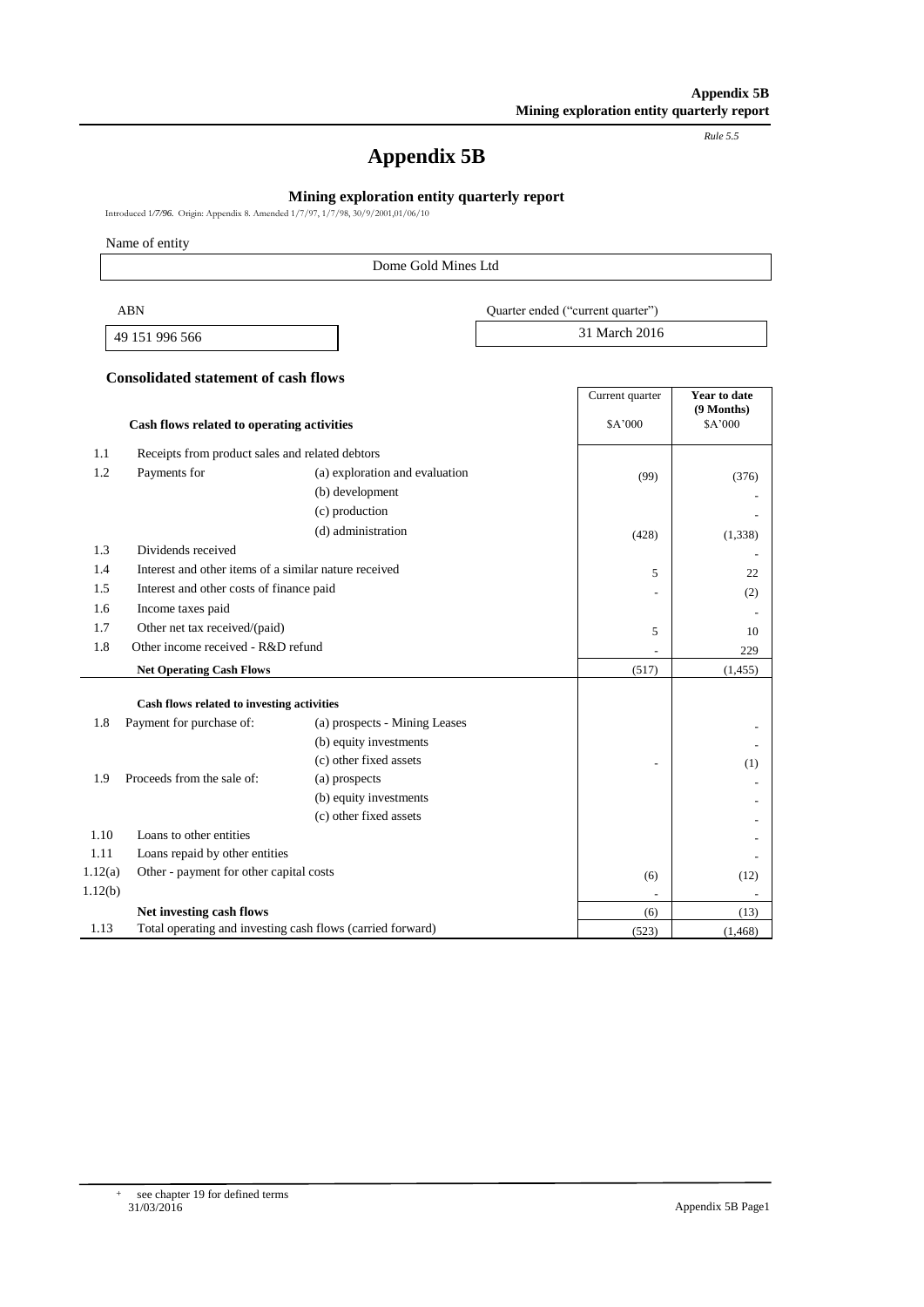#### **Appendix 5B Mining exploration entity quarterly report**

| 1.13 | Total operating and investing cash flows      |                          |          |
|------|-----------------------------------------------|--------------------------|----------|
|      | (brought forward)                             | (523)                    | (1, 468) |
|      | Cash flows related to financing activities    |                          |          |
| 1.14 | Proceeds from issues of shares, options, etc. |                          | 635      |
| 1.15 | Proceeds from sale of forfeited shares        |                          |          |
| 1.16 | Proceeds from borrowings                      |                          |          |
| 1.17 | Repayment of borrowings                       | ۰                        | (556)    |
| 1.18 | Dividends paid                                |                          |          |
| 1.19 | Other (provide details if material)           |                          |          |
|      | - issue expenses paid                         | ۰                        | (148)    |
|      | - funds held on trust                         | $\overline{\phantom{a}}$ |          |
|      | Net financing cash flows                      |                          | (69)     |
|      | Net increase (decrease) in cash held          | (523)                    | (1, 537) |
| 1.20 | Cash at beginning of quarter/year to date     | 1,232                    | 2,246    |
| 1.21 | Exchange rate adjustments to item 1.20        | (0)                      | (0)      |
| 1.22 | Cash at end of quarter                        | 709                      | 709      |

\*Funds held on trust were used to issue shares on 1 July 2015

## **Payments to directors of the entity and associates of the directors Payments to related entities of the entity and associates of the related entities**

| <b>SA'000</b><br>1.23 Aggregate amount of payments to the parties included in item 1.2 | Current quarter |  |
|----------------------------------------------------------------------------------------|-----------------|--|
|                                                                                        |                 |  |
|                                                                                        |                 |  |
| 1.24 Aggregate amount of loans to the parties included in item 1.10                    |                 |  |

<sup>1.25</sup> Explanation necessary for an understanding of the transaction

N/A

## **Non-cash financing and investing activities**

2.1 Details of financing and investing transactions which have had a material effect on consolidated assets and liabilities but did not involve cash flows

| × |
|---|
|   |

2.2 Details of outlays made by other entities to establish or increase their share in projects in which the reporting entity has an interest

Nil

## **Financing facilities available**

*Add notes as necessary for an understanding of the position.*

|     |                             | Amount available         | Amount used      |
|-----|-----------------------------|--------------------------|------------------|
|     |                             | \$A'000                  | $^{\circ}$ A'000 |
| 3.1 | Loan facilities             | 4.500                    |                  |
| 3.2 | Credit standby arrangements | $\overline{\phantom{a}}$ |                  |

+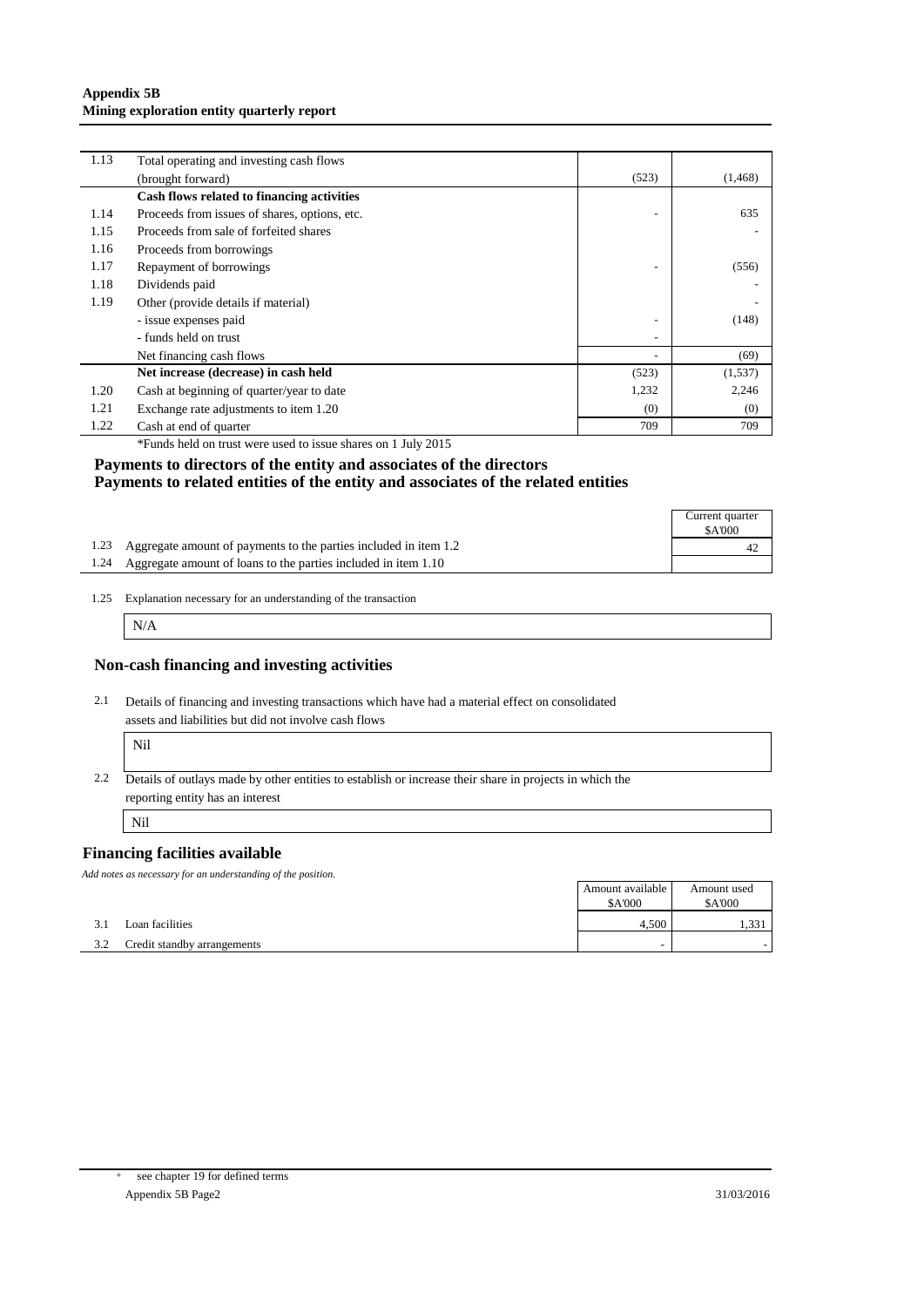$\mathbf{r}$ 

## **Estimated cash outflows for next quarter**

|     | <b>Total</b>               | 350     |
|-----|----------------------------|---------|
| 4.4 | Administration             | 250     |
| 4.3 | Production                 |         |
| 4.2 | Development                |         |
| 4.1 | Exploration and evaluation | 100     |
|     |                            | \$A'000 |

# **Reconciliation of cash**

|     | Reconciliation of cash at the end of the quarter (as shown in the consolidated statement of cash<br>flows) to the related items in the accounts is as follows | Current quarter<br><b>\$A'000</b> | Previous quarter<br>\$A'000 |
|-----|---------------------------------------------------------------------------------------------------------------------------------------------------------------|-----------------------------------|-----------------------------|
|     | Cash on hand and at bank                                                                                                                                      | 4 <sub>1</sub>                    |                             |
| 5.2 | Deposits at call                                                                                                                                              | 668                               | 1.175                       |
| 5.3 | Bank overdraft                                                                                                                                                |                                   |                             |
| 5.4 | Other (provide details)                                                                                                                                       |                                   |                             |
|     | Total: cash at end of quarter (item 1.22)                                                                                                                     | 709                               | 1.232                       |

# **Changes in interests in mining tenements**

|     |                                                                 | Tenement  | Nature of interest | Interest at | Interest at |
|-----|-----------------------------------------------------------------|-----------|--------------------|-------------|-------------|
|     |                                                                 | reference | (note (2))         | beginning   | end         |
|     |                                                                 |           |                    | of quarter  | of quarter  |
| 6.1 | Interest in mining tenements<br>relinguished, reduced or lapsed | N/A       |                    |             |             |
|     |                                                                 |           |                    |             |             |

|     |                                                      | Tenement<br>reference | Nature of interest<br>(note (2)) | Interest at<br>beginning<br>of quarter | Interest at<br>end<br>of quarter |
|-----|------------------------------------------------------|-----------------------|----------------------------------|----------------------------------------|----------------------------------|
| 6.2 | Interest in mining tenements acquired<br>or incresed | N/A                   |                                  |                                        |                                  |

+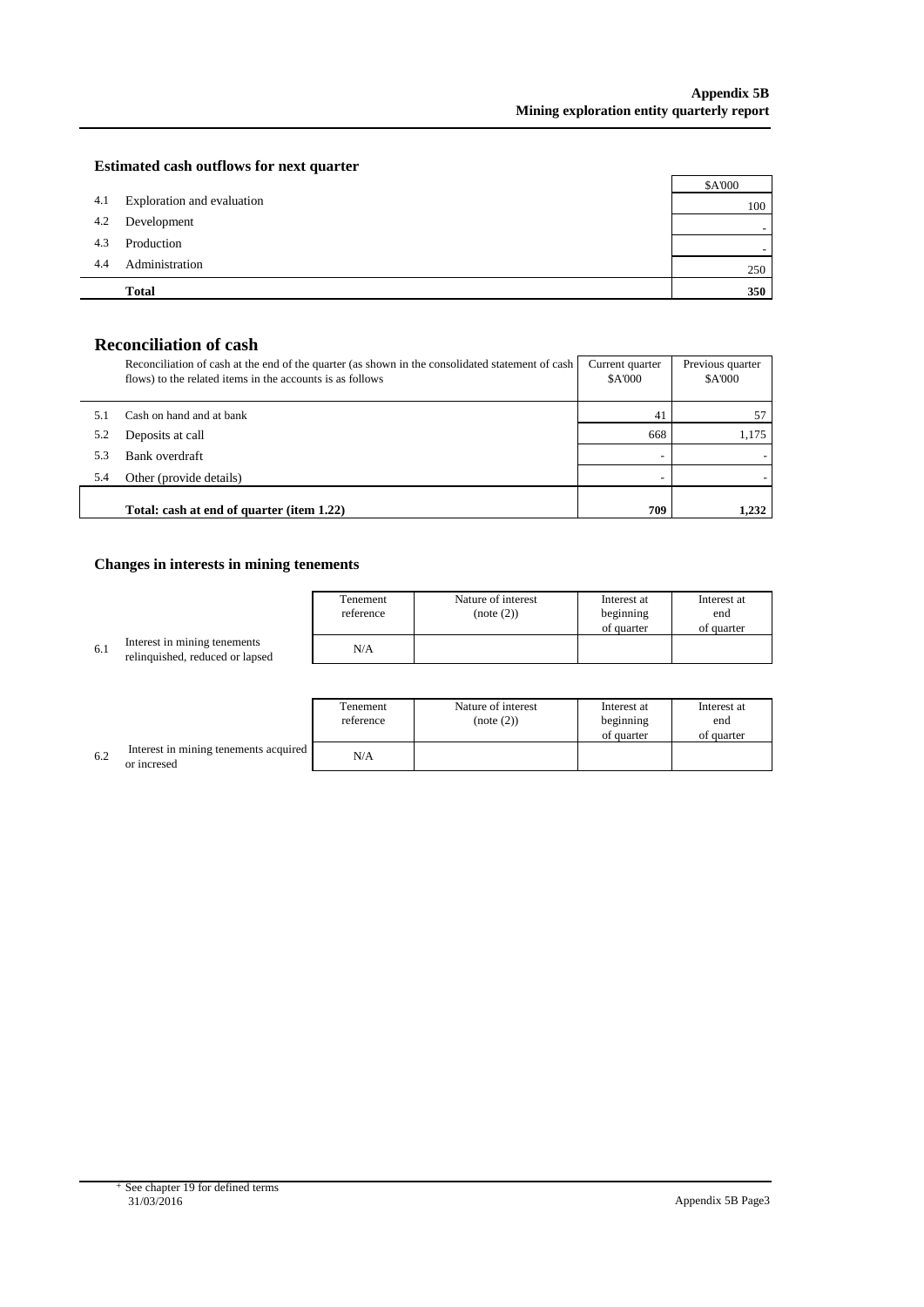# **Issued and quoted securities at end of current quarter**

*Description includes rate of interest and any redemption or conversion rights together with prices and dates.*

|            |                                                                                                              | Total number             | Number quoted | Issue price per<br>security (see note | Amount paid up per<br>security (see note 3) |
|------------|--------------------------------------------------------------------------------------------------------------|--------------------------|---------------|---------------------------------------|---------------------------------------------|
|            |                                                                                                              |                          |               | $3)$ (cents)                          | (cents)                                     |
|            | Preference                                                                                                   |                          |               |                                       |                                             |
| 7.1        | $+$ securities                                                                                               |                          |               |                                       |                                             |
| 7.2        | (description)<br>Changes during quarter                                                                      |                          |               |                                       |                                             |
|            | (a) Increases through issues                                                                                 |                          |               |                                       |                                             |
|            | (b) Decreases through returns of<br>capital, buy-backs, redemptions                                          |                          |               |                                       |                                             |
| 7.3        | + Ordinary<br>securities                                                                                     | 228,274,086              | 228,274,086   | <b>Fully Paid</b>                     | <b>Fully Paid</b>                           |
| 7.4        | Changes during quarter                                                                                       |                          |               |                                       |                                             |
|            | (a) Increases through placements<br>(b) Decreases through returns of<br>capital, buy-backs                   |                          |               | <b>Fully Paid</b>                     | <b>Fully Paid</b>                           |
|            | (c) Increases through release and<br>quotation of restricted securities<br>(d) Increases through exercise of |                          |               |                                       |                                             |
|            | options                                                                                                      |                          |               | <b>Fully Paid</b>                     | <b>Fully Paid</b>                           |
|            |                                                                                                              | Total number             | Number quoted | Issue price per                       | Amount paid up per                          |
|            |                                                                                                              |                          |               | security (see note                    | security (see note 3)                       |
|            |                                                                                                              |                          |               | $3)$ (cents)                          | (cents)                                     |
|            | + Convertible debt securities                                                                                |                          |               |                                       |                                             |
| 7.5<br>7.6 | (description)<br>Changes during quarter                                                                      |                          |               |                                       |                                             |
|            |                                                                                                              |                          |               |                                       |                                             |
|            | (a) Increases through Issues<br>(b) Decreases through securities<br>matured, converted                       |                          |               | <b>Fully Paid</b>                     |                                             |
| 7.7        | <b>Options</b>                                                                                               |                          |               | Exercise price                        | Expiry date                                 |
|            | (description and conversion factor)<br>(each exercisable to convert to 1 fully<br>paid ordinary share)       |                          |               |                                       |                                             |
|            |                                                                                                              |                          |               |                                       |                                             |
|            |                                                                                                              |                          |               |                                       |                                             |
|            |                                                                                                              |                          |               |                                       |                                             |
|            |                                                                                                              |                          |               |                                       |                                             |
| 7.8        | <b>Issued during quarter</b>                                                                                 |                          |               |                                       |                                             |
| 7.9        | <b>Exercised during quarter</b>                                                                              | $\overline{\phantom{a}}$ |               |                                       |                                             |
| 7.10       | <b>Expired during quarter</b>                                                                                |                          |               |                                       |                                             |
| 7.11       | Debentures (totals only)                                                                                     |                          |               |                                       |                                             |
| 7.12       | <b>Unsecured Notes (total only)</b>                                                                          |                          |               |                                       |                                             |